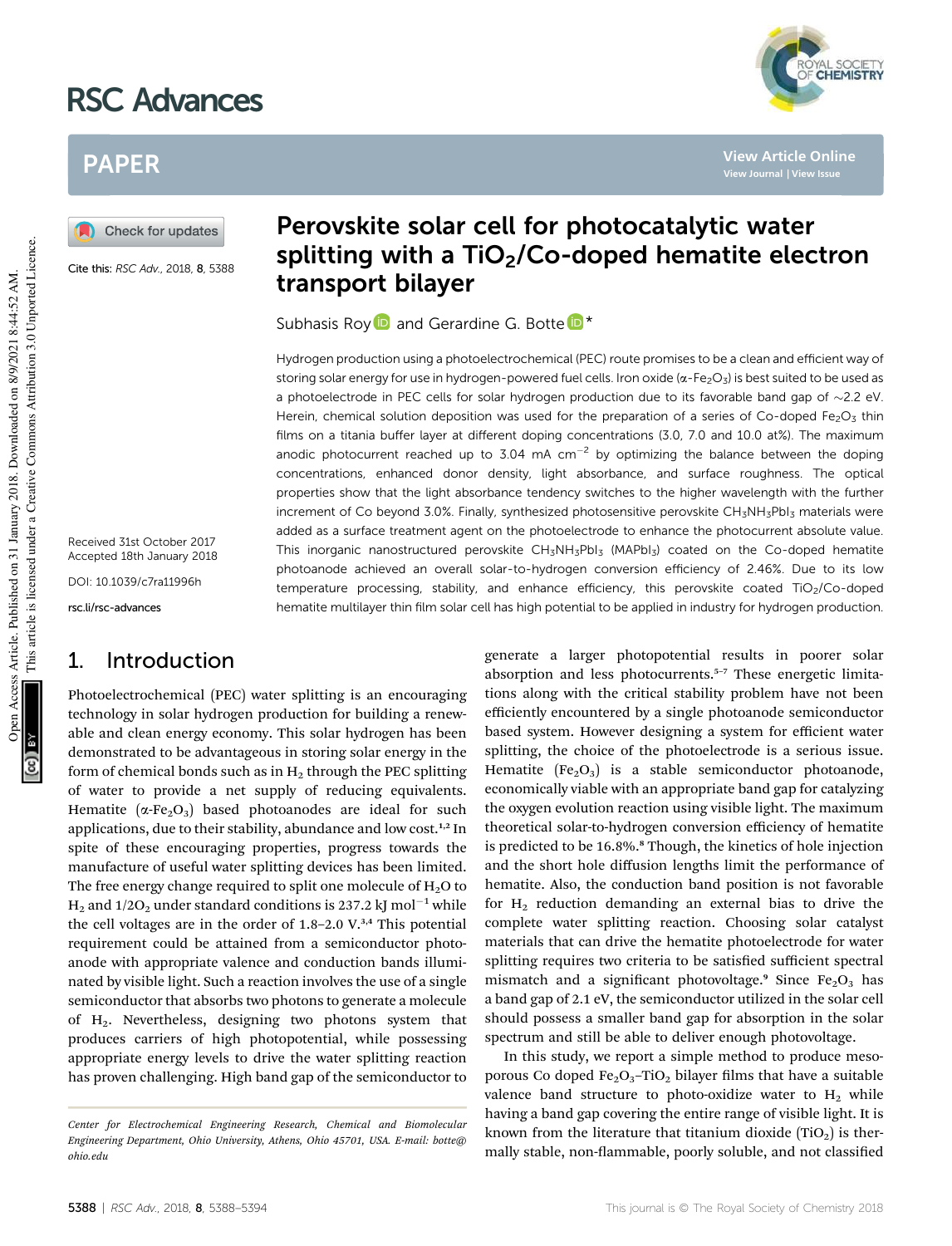as hazardous.<sup>9</sup> TiO<sub>2</sub> thin films have been developed for applications that require high resistance transparent (HRT) buffer layers (BL) to reduce recombination losses. TiO<sub>2</sub> thin films also have excellent photocatalytic properties.<sup>9</sup> Co doped  $Fe<sub>2</sub>O<sub>3</sub>$ -TiO<sub>2</sub> films exhibit a heterostructure depending on the Co content that limits the  $e^{-}/h^{+}$  recombination. TiO<sub>2</sub> compounds containing  $Fe^{3+}$  were reported to have a band gap of 2.3 eV and exhibit a p-n junction.<sup>10,11</sup> Environmental purification using doped  $\alpha$ -Fe<sub>2</sub>O<sub>3</sub> photocatalyst has attracted a great deal of attention with the increasing number of recent environmental problems in the world. Doped  $\alpha$ -Fe<sub>2</sub>O<sub>3</sub> photoactive thin film has excellent photocatalytic properties as well as high transparency, excellent mechanical and chemical durability. Theoretically this film can reach maximum solar to hydrogen conversion efficiency with very low cost.<sup>10,11</sup> Owing to this feature,  $TiO<sub>2</sub>$ containing  $Fe<sup>3+</sup>$  ions having a band gap energy of 2.3 eV have been reported as photo-catalysts. However, to the best of our knowledge, none of this Co doped  $Fe<sub>2</sub>O<sub>3</sub>$ -TiO<sub>2</sub> mesoporous films have been investigated for solar energy conversion. We demonstrate that a single inorganic halide perovskite (CH3-  $NH<sub>3</sub>PbI<sub>3</sub>$ ) coated Co doped Fe<sub>2</sub>O<sub>3</sub>–TiO<sub>2</sub> solar cell can fulfil these requirements and be utilized to drive photoelectrochemical water splitting. To overcome the stability issue of  $MAPbI<sub>3</sub>$ coated photoanode in water atmosphere, aqueous hydroiodic acid solution was used as per literature.<sup>12</sup> This study for the first time highlights a sol–gel chemistry cost effective synthesis route of new nanoheterostructured mesoporous materials with a large interfacial area for solar hydrogen production.

### 2. Experimental

### 2.1 Perovskite crystals synthesis

 $CH<sub>3</sub>NH<sub>3</sub>PbI<sub>3</sub>$  (MAPbI<sub>3</sub>) was synthesized according to reported procedures with some modifications. $13,14$  0.3 mol (38 mL) of methylamine  $(CH_3NH_2)$  (33 wt% in absolute ethanol, Sigma Aldrich, anhydrous,  $\geq$ 98%) was allowed to react with equimolar (40 mL) hydroiodic acid (HI) (57 wt% in water, Sigma Aldrich, anhydrous,  $\geq$ 99%). The reaction involved stirring at 500 rpm for 30 seconds on a stirring plate (Corning PC-620 D using a  $1<sup>''</sup>$ stir bar) at 0  $\degree$ C for about 2 h to synthesize methyl ammonium iodide ( $CH<sub>3</sub>NH<sub>3</sub>I$ ). A bath of ice and water maintain a temperature of 0  $\degree$ C with addition of sodium chloride to the ice (1 to 3 ratio by weight). To achieve crystallized form of  $CH<sub>3</sub>NH<sub>3</sub>I$ , evaporation was carried out at 60 $\degree$ C on a heating plate (Corning PC-620 D) for 2-3 hours using  $1''$  stir bar at 200 rpm. Crystallized  $CH_3NH_3I$  powder along with equimolar lead(II) iodide (PbI<sub>2</sub>) (Alfa Aesar, 98.5% purity) was dissolved in ethanol (anhydrous, Fisher chemical, 95.27%) under stirring at 60  $^{\circ}$ C for 3 h at 500 rpm on a stirring a plate (Corning PC-620 D) using  $1''$  stir bar to produce CH<sub>3</sub>NH<sub>3</sub>PbI<sub>3</sub> precursor solution. Final produced 10 mL solution was preserved in a sterile plastic tube (Fisher brand).

#### 2.2 Fabrication of photoelectrodes

Fig. 1 shows the schematic flowsheet for the synthesis of perovskite based  $FTO/TiO_2/Co$ -doped hematite thin films for



Fig. 1 Schematic flowsheet perovskite based  $FTO/TiO<sub>2</sub>/Co-doped$ hematite thin films for photocatalytic water splitting.

photocatalytic water splitting. The  $TiO<sub>2</sub>$  film was prepared by doctor-blade method on fluorine-doped tin oxide (FTO) (10 mm  $\times$  20 mm  $\times$  2.2 mm) glass substrate (15 ohms sq<sup>-1</sup>, Techinstro) using commercial titanium dioxide nanopaste (Solaronix,  $\sim$ 18% wt). This glass substrate was pre-cleaned with a detergent solution (Great Value Glass Cleaner 32oz), deionized (DI) water, and ethanol in an ultrasonic bath (Zenith) at 50 kHz for 2 min to remove trap dirt and dust. The coated titanium monolayer which acts as a buffer blocking layer was inserted into a preheated furnace (MTI Corporation OTF-1200X) and kept at 500 °C for 30 min for organic removal and cooled to room temperature. Next cobalt doped hematite thin films were deposited on the titanium oxide layer by spin coating (CHEMAT Technology spin coater KW-4A) 0.15 M precursor solution, prepared by dissolving  $Fe(NO<sub>3</sub>)<sub>3</sub>·9H<sub>2</sub>O$  (ACROS Organics, 98%) with varying dopant concentrations (0, 3.0, 7.0 and 10.0 at% volume) of  $Co(NO<sub>3</sub>)<sub>3</sub>·9H<sub>2</sub>O$  (ACROS Organics, 99%, pure) in DI water. The spin coater speed was kept at 3000 rpm for 30 seconds and the produced film was heated in a heating plate (Corning PC-620 D) for 5 min at 150  $^{\circ}$ C. The coating and heating sequence were repeated 10 times to attain films of about 400 nm thick. After the final coating, films were sintered at 500  $^{\circ}$ C for 2 h in air in a furnace (MTI Corporation OTF-1200X) for crystallization followed by natural cooling. Finally synthesized  $MAPbI<sub>3</sub>$  nanocrystals were spin coated at 2500 rpm for 30 s and heated for 5 min at 120  $^{\circ}$ C. The coating and firing sequence were repeated 5 times. This coated glass was place in open atmosphere for 1 h to attain normal condition. Finally, ohmic electrical contacts for PEC measurements were generated using silver conductive adhesive paste (Alfa Aesar) and a copper wire loop (Good fellow copper-wire, diameter: 0.125 mm, purity 99.95%).

#### 2.3 Characterization of materials

The crystal structures and the grain size of the prepared samples were determined using X-ray diffraction (XRD, Ultima III, Rigaku, Japan) with Cu K $\alpha$  ( $\lambda = 1.5405$  Å) radiation operated at 40 kV and 30 mA. Energy dispersive X-ray spectroscopy (EDS) (HRTEM: JEM-2100, JEOL, Japan) was used to determine the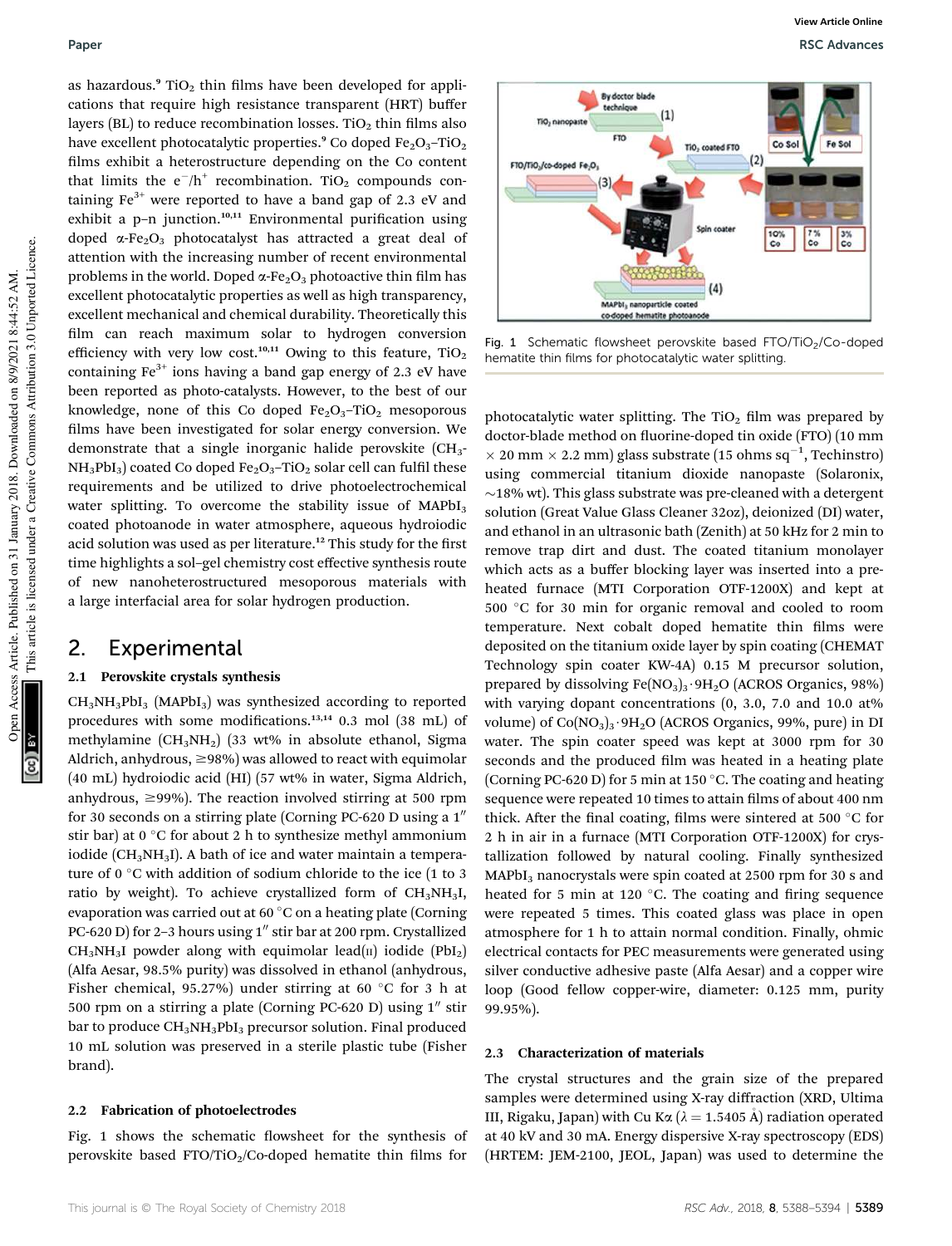elemental composition of the material. The microstructural properties and crystal structures of the samples were characterized using a High Resolution Transmission Electron Microscope (HRTEM) system (HRTEM: JEM-2100, JEOL, Japan) operated at 200 kV. The optical absorption of thin films on FTO glass was examined by UV-spectrophotometer (Agilent Technology-8452A) applying 200–800 nm length region. Finally, photoelectrochemical properties of hematite/perovskite photoanodes were evaluated in a homemade 2 neck beaker using a Solartron potentiostat (SI-1287A). A three-electrode configuration was employed, with a Pt counter electrode (size  $1'' \times 1''$ , 99.99% metals basis, Alfa Aesar) and Ag/AgCl/sat. KCl reference electrode. In the case of Co-doped  $Fe<sub>2</sub>O<sub>3</sub>$ , the electrolyte consists of 0.5 M  $\text{Na}_2\text{CO}_3$  (Sigma Aldrich, reagent grade, 99.5%) in water which gives a pH of 11.2. In the case of  $MAPbI<sub>3</sub>$  coated Co-doped  $Fe<sub>2</sub>O<sub>3</sub>$  photoelectrode PEC, the electrolyte used consisted of synthesized MAPbI<sub>3</sub> powder and  $6.06$  M aqueous HI as per the recent literature.<sup>7</sup> The sample was irradiated at the electrolyte/ semiconductor interface and the illuminated area was determined to be 0.8 cm<sup>2</sup> . Potentials were applied *versus* the Ag/AgCl reference electrode and illumination was provided by a white LEDs (with an intensity of 25 mW  $\rm cm^{-2}$ ), placed 12.5 cm in front of the sample. Illumination power was controlled by applying a fixed current to the LEDs.

### 3. Results and discussion

Fig. 2 illustrates the XRD patterns of undoped and 3, 7 and 10% Co-doped films of  $Fe<sub>2</sub>O<sub>3</sub>$  on titania. All the samples of doped/ undoped hematite were prepared by chemical solution deposition method. As shown in Fig. 2a, the most intense dominating peaks are titanium dioxide and FTO substrate. A weak diffraction peak at 35.8° (star symbol in Fig. 2a and b) is only identified which indicates that the pure hematite and all Co doped hematite nanoparticle growth orientation are along the [110] direction according to the JCPDS card no. 033-0664. The intensity of this strongest peak tends to decrease and its line width broadens as the Co dopant concentration increases reflecting a change of texture. Peaks shifted slightly to higher angles with increasing Co dopant. This was attributed to the lattice expansion due to the substitution of  $Fe^{3+}$  by  $Co^{2+}$ , because the ionic radius of  $Co^{2+}(0.74 \text{ Å})$  is higher than the ionic radius of Fe<sup>3+</sup> (0.64 Å). The other peaks in Fig. 2 indicates the Bragg position for FTO layer and anatase  $TiO<sub>2</sub>$  according to the JCPDS card no. 041-1445 and JCPDS 75-1537, respectively. The higher intensity observed in the three samples with smaller doping is an indication that a major set of planes oriented in the direction [311] (Fig. 2b) are contributing to the signal in the diffractogram, which evidences that the crystallinity of the samples improves with low  $Co^{2+}$  contents during the synthesis process.<sup>15</sup> There is no evidence of XRD reflections from Co, which confirms the purity of the doped  $\alpha$ -Fe<sub>2</sub>O<sub>3</sub>. The average particle size calculated from XRD data using Scherrer's equation<sup>16</sup> varies from 26-29 nm (Fig. 2c), while this value rises for the higher doping cobalt in hematite samples.

High-resolution transmission electron microscope (JEOL JEM-2100F) was used to investigate the uniformity and particle



Fig. 2 X-ray diffraction pattern of (a)  $TiO<sub>2</sub>$ , undoped Fe<sub>2</sub>O<sub>3</sub>, 3% Codoped Fe<sub>2</sub>O<sub>3</sub>, 7% Co-doped Fe<sub>2</sub>O<sub>3</sub> and 10% Co-doped Fe<sub>2</sub>O<sub>3</sub> thin films. (b) Magnified diffraction peak of  $Fe<sub>2</sub>O<sub>3</sub>$  at (311) direction plane with varying dopant concentration (c) average basal size of the grown hematite as a function of doping, estimated from the width of the (311) Bragg peak.

size distribution of the sample. TEM images (Fig. 3) reveals porous connecting nanoparticles with average crystallite size is close to 30–50 nm and surface area of the pore diameter varies from 20–50 nm. Elemental analysis was determined by mapping TEM grid employing TEM-EDAX measurement. The data clearly confirm the presence of all the constituents including Co, Fe, Ti, O. Signatures of Cu and C appeared for carbon coated cupper grid substrate.

The optical density (or absorbance measured by Agilent Technology-8452A spectrometer) spectrum of the films is shown in Fig. 4a. It was found that the highly transparent  $TiO<sub>2</sub>$  might not affect the optical characteristics and behaviour of the  $TiO<sub>2</sub>/$  $Fe<sub>2</sub>O<sub>3</sub>$  films as compared to the  $Fe<sub>2</sub>O<sub>3</sub>$  films.<sup>17</sup> Absorbance rapidly increased with the wavelength lower than 600 nm, assigned to the electron-hole pair excitation in TiO<sub>2</sub>, Fe<sub>2</sub>O<sub>3</sub> and cobalt doped  $Fe<sub>2</sub>O<sub>3</sub>$  under ultraviolet and visible region. Then, the absorbance slightly decreased at the wavelength over 600 nm, this is considered to be the result of the charge transfer transition.<sup>18</sup>

Moreover, the absorbance of the films at a wavelength over 600 nm increased with the cobalt dopant concentration and the 3% Co–Fe<sub>2</sub>O<sub>3</sub>/TiO<sub>2</sub> film shows the highest absorption spectra compared with the films with higher Co dopant content in hematite. This is because the doping effect can improve the crystal structures which can lead to the absorption ability increased in the visible light region. Although it is also natural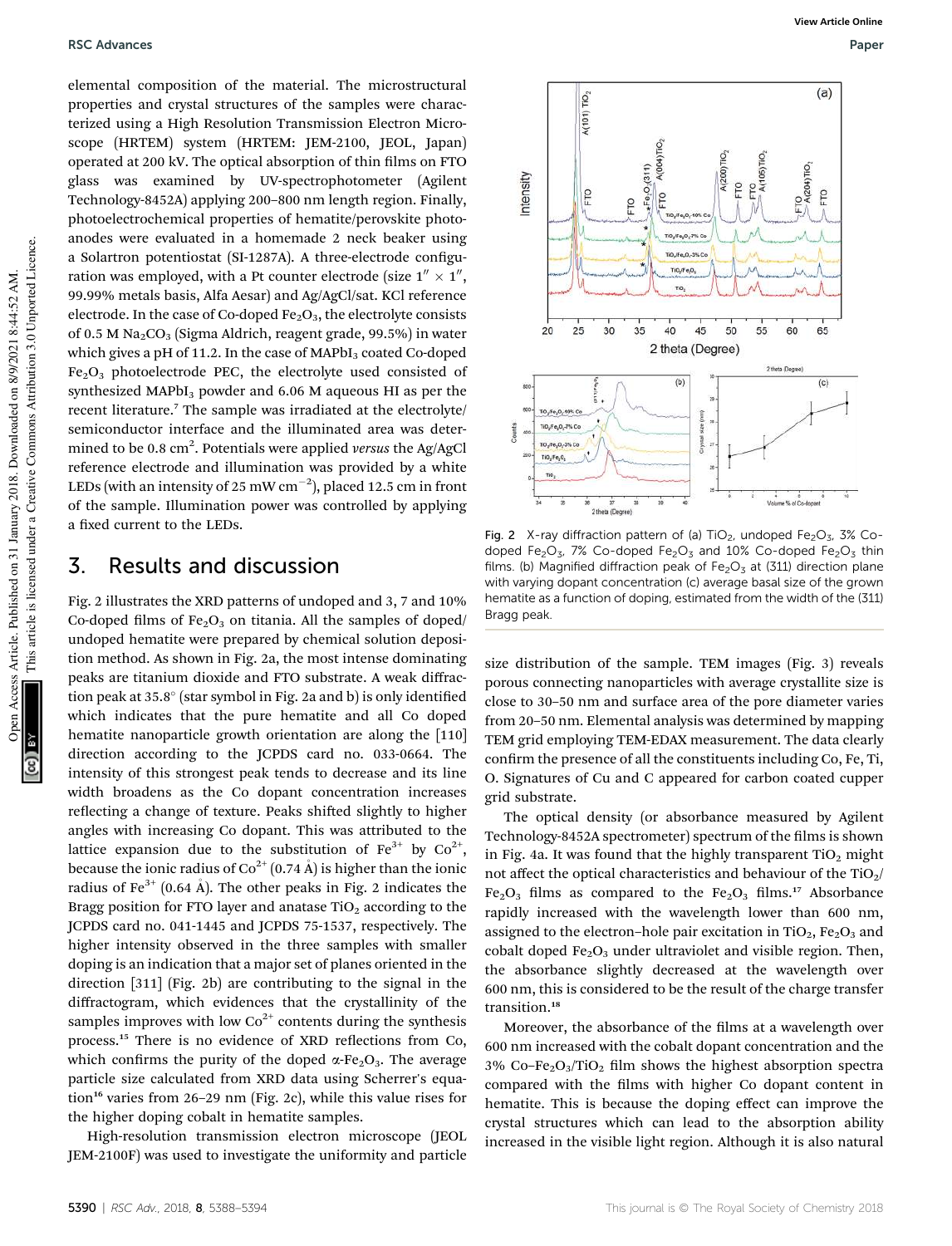

Fig. 3 High resolution transmission electron microscopy images of titania/Co-doped hematite thin films with EDX spectrum

that the film thickness affect the absorption property of the prepared film. Band gap energies were calculated using the following equation

$$
(\alpha h\nu) = A(h\nu - E_g)^n \tag{1}
$$



hematite thin films.

where  $\alpha$  is the absorption coefficient,  $A$  is a constant related to the effective mass of the electrons and holes,  $E_g$  is the energy gap and *n* is a constant related to the type of optical transition,  $n = 2$  for indirect transition and  $n = 1/2$  for the direct transition. Titania and hematite both have been suggested to have a direct band gap.<sup>19</sup> However, an indirect band gap for hematite is also reported.<sup>20</sup> Within this wavelength range, the  $(\alpha h\nu)^{1/2}$  *vs.*  $(h\nu)$ plot (Tauc plot) is linear (shown by solid line in Fig. 4b), indicating the direct nature of the band gap. This linear trend was extrapolated (dotted line) to the  $hv$  axis to calculate the band gap. When the Co doping percentage was increased, the reduction in band gap energy from the initial 2.22 eV (0% Co) to final  $1.96$  eV  $(3.0\%$  Co) was observed and improved the minimum energy required for excitation electron.

The electron will become easily excited from the valence band to the conduction band. It was observed that the band gap increased with increasing dopant percentage. This reason might be due to growth process when some impurity (oxygen vacancies and/or Fe interstitials, *etc.*) levels form the edge of the conduction band and these levels can inoculate with the conduction band when the thickness increased. Also, there is a possibility of structural defect in the films due to their preparation at room temperature; this could give rise to the allowed states near the conduction band in the forbidden region. The values of the width related to the bands of hematite nanoparticles which are synthesized with different bases range between 2.22 and 1.96 eV. They are in perfect agreement with the values reported in the literature.<sup>21</sup>

Fig. 5 shows the PEC characteristics of the titania–hematite electrode under dark and with 25 mW  $cm^{-2}$  illumination. Solution of  $\text{Na}_2\text{CO}_3$  (11 pH) was used as an electrolyte and potentiostat (Solartron SI-1287A) was used for PEC measurement. The photoanode performance is consistent with other studies employing this type of nanostructured hematite.<sup>22,23</sup> The photocurrent is considered negligible at applied potentials Fig. 4 (a) Absorbance curve (b) Tauc plot for all titania/Co-doped<br>below 0.8–0.9 V vs. reference electrode, which defines the onset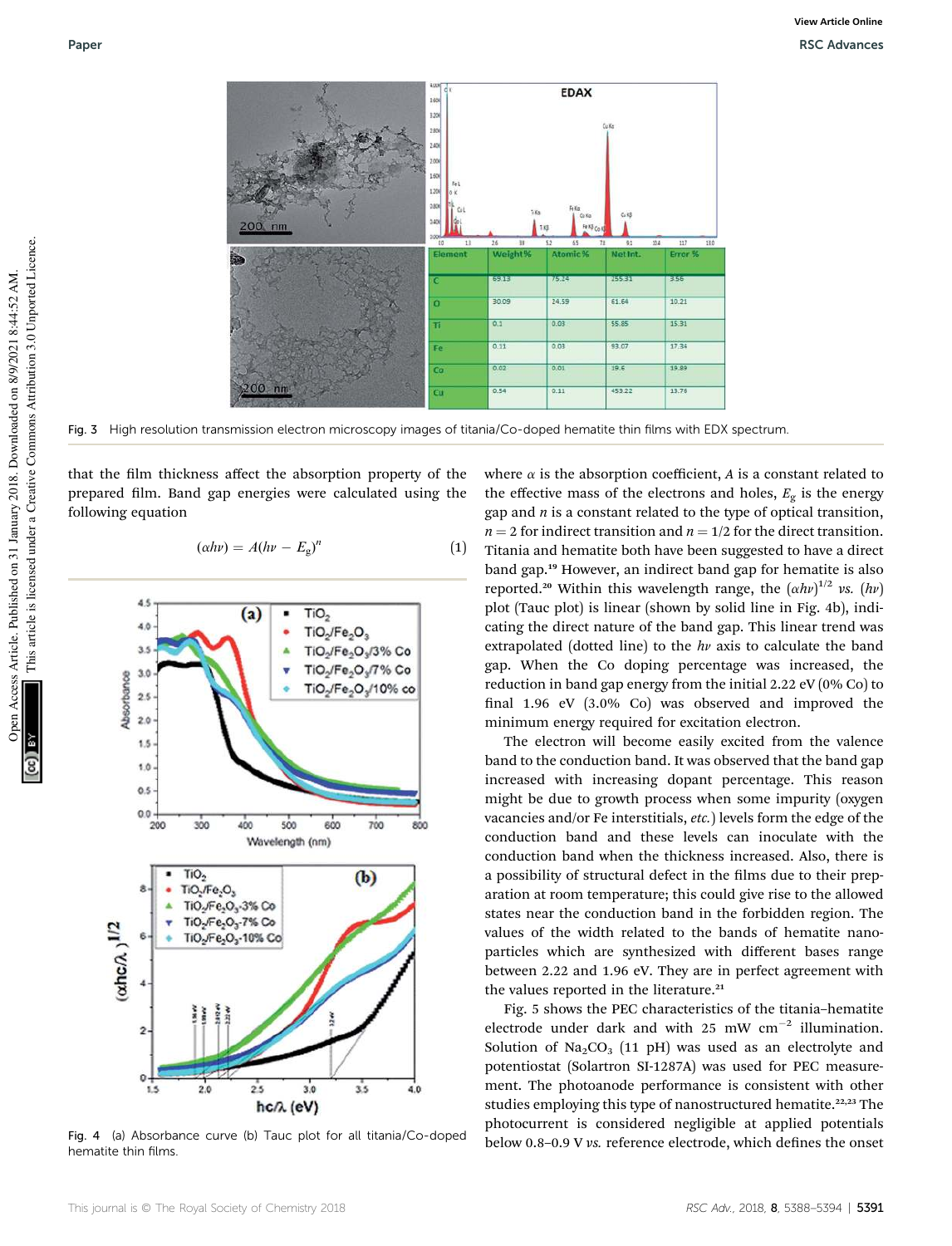

Fig. 5 Current density vs. applied potential  $(J-V)$  plots for the Co doped  $Fe<sub>2</sub>O<sub>3</sub>$ -TiO<sub>2</sub> electrodes as a function of the Co content under visible light illumination.

potential. As the applied potential is increased anodically, the photocurrent exhibits a sharp rise and saturates from a potential of 1.6 V *vs.* reference electrode. The photocurrent plateau, measured at 1.23 V *vs.* reference electrode was found to be linear with the illumination intensity. The flat band potential was determined for these nanostructured photoanodes to be between 0.3 and 0.5 V  $\nu$ s. reference electrode in the same electrolyte<sup>22</sup> considering the onset potential at 0.8–0.9 V *vs.* reference hydrogen electrode as observed in Fig. 5. This demonstrates the typical loss of 0.5 V required for the water splitting reaction to being initiated on hematite electrodes. Previous studies have indicated that applied bias is required to reduce bulk electron– hole recombination, promoting water oxidation on the surface of hematite.<sup>23</sup> Herein we quantitatively elucidate the effect of recombination at low applied potentials. Photocurrent densities as calculated from the *I*–*V* data which are observed to increase with increasing doping concentration and at 3.0% Co doping offered the best photocurrent density. It seems that the 3.0 at% Co doping in  $Fe<sub>2</sub>O<sub>3</sub>$  is the optimal concentration above which (for 7.0 at% Co) the observed photocurrent density decreases. It is

also indicating a high internal quantum efficiency *i.e.*, high charge transport and charge transfer efficiencies in the Co doped hematite photoelectrode. Therefore, this comparison indicates that the higher electric conductivity of 3.0% Co doping hematite, comparing to pure  $Fe<sub>2</sub>O<sub>3</sub>$  or TiO<sub>2</sub> thin film, enables to improve the charge transport properties and which in turn minimizes the charge carrier's recombination and finally achieves an excellent PEC performance that is comparable with the theoretically expected value.

In order to estimate the faradaic efficiency and the stability of the tandem device, we performed gas evolution experiments  $(H<sub>2</sub>)$ in the PEC reactor under 25 mW  $cm^{-2}$  irradiation in the bilayer tandem configuration. These experiments confirm that the generated photocurrent is translated to  $H<sub>2</sub>$  at the respective electrodes. The evolved gases from the tandem configuration were measured continuously for up to 3 h. The amount of evolved  $H<sub>2</sub>$  with time is presented in Fig. 6. The theoretical amounts of evolved gases were calculated by integrating the photocurrent with time while considering that the  $H_2$  evolution reactions are a two-electron process (straight lines in Fig. 6). On the basis of the amount of  $H_2$  evolved with time, the calculated faradaic efficiency was 95% for our tandem device. The 5% mismatch in faradaic efficiency might be due to the manual sampling error. Long-term measurements of up to 3 h were done; however, due to the ambient humidity conditions (RH of 60–70%), the encapsulated perovskite solar cells decayed in performance and the photocurrent of the tandem cell dropped to the low percentage. The applied bias photon-to-current efficiency (ABPE) of the 3% Co– Fe2O3/TiO<sup>2</sup> electrode calculated by using its *J*–*V* curve and 95% faradaic efficiency at 25 mW cm<sup>-2</sup> irradiation, is plotted in Fig. 7. The maximum applied bias photon-to-current efficiency achieved for MAP $bI<sub>3</sub>$  was 2.04%, which is much higher than that of pure Co-doped hematite photoanode (1.72%).

Moreover, this efficiency is achieved at a potential as low as 0.8 V *vs.* reference Ag/AgCl electrode which is a highly favourable feature for a photoelectrochemical diode. It is well-known that the stability of photoanode is another important property for the PEC water splitting. The moderate stability of  $MAPbI<sub>3</sub>$ 



Fig. 6 Faradaic efficiency measurement for device (a) bare 3% Co–Fe<sub>2</sub>O<sub>3</sub>/TiO<sub>2</sub> and (b) MAPbI<sub>3</sub> coated 3% Co–Fe<sub>2</sub>O<sub>3</sub>/TiO<sub>2</sub> photoanode by gas chromatography.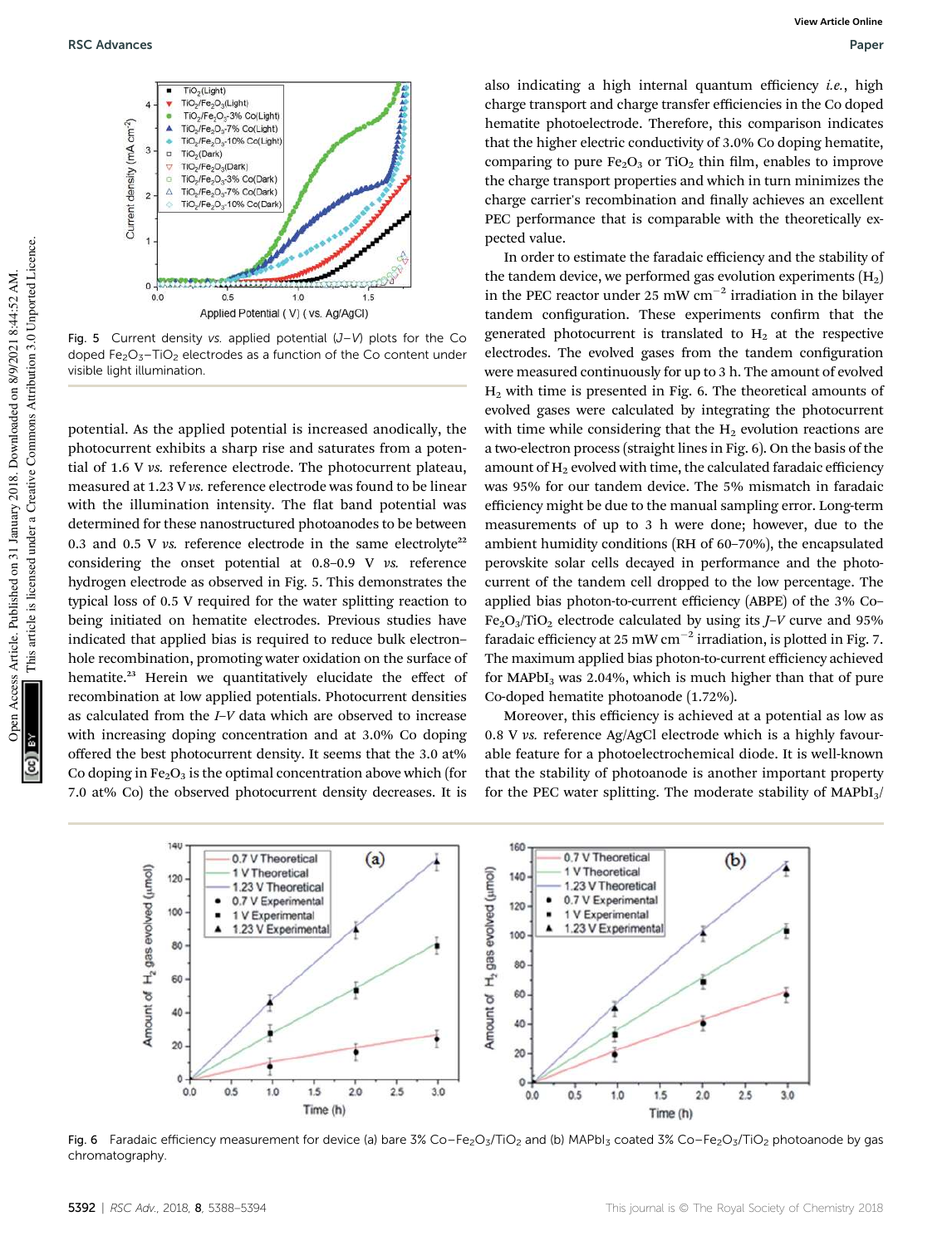

Fig. 7 (a) ABPE obtained using a three-electrode system for 3% Co– Fe<sub>2</sub>O<sub>3</sub>/TiO<sub>2</sub> before and after surface treatment with perovskite MAPbI<sub>3</sub> and (b) STH efficiency obtained from current density–voltage curve of the perovskite solar cell–hematite photoanode tandem devices together.

3% Co–Fe2O3/TiO<sup>2</sup> was tested by obtaining a *J*–*t* curve. A photocurrent density of 2.83 mA  $cm^{-2}$ , obtained by applying 1.23 V between the working and counter electrodes, was maintained for 5 hours irradiation without additional sacrificial reagent. There is not obvious decay of photocurrent density for the samples, which indicates their stability.

Solar-to-hydrogen (STH) efficiencies can be expressed as the fraction of incident solar energy photo-converted into chemical energy:

$$
STH = J_{SC} E^0 \eta / P_{\text{total}} \tag{2}
$$

where  $J_{\rm SC}$  is the short-circuit current,  $E^0$  corresponds to the thermodynamic reaction potential solar-to-hydrogen (STH) estimated using large area devices  $(1 \times 0.8 \text{ cm}^2)$ .<sup>24</sup> The operating current densities of the separate components and together in the cell were calculated by the crossing point of two photocurrent densities curves. The value of the operating current density in current density–voltage curve of the perovskite solar cell and hematite photoanode tandem devices measurements are 0.5 mA  $cm^{-2}$  and 0.4 mA  $cm^{-2}$  for MAPbI<sub>3</sub>/ Co doped hematite, respectively. The small inconsistency between these two measurements can be ascribed to the losses inside the PEC chamber and electrolyte. The STH efficiencies were calculated to be  $2.46\%$  for MAPbI<sub>3</sub> coated Co doped hematite thin film at 25 mW  $cm^{-2}$  irradiation (see Fig. 7b).

In this hybrid bilayer film,  $TiO<sub>2</sub>$  acts as a buffer layer for minimizing the presence of recombination centers. Additionally, Co-doped  $\alpha$ -Fe<sub>2</sub>O<sub>3</sub> exhibit less localized features signifying a smaller effective electron mass which improved electron conductivity when compared with the pure  $\alpha$ -Fe<sub>2</sub>O<sub>3</sub>. As a result, the charge carrier density is greatly improved, and due to fewer recombination sites, Co-doped  $\alpha$ -Fe<sub>2</sub>O exhibit enhanced photoactivity, in agreement with our experimental observations.<sup>25</sup> Also it can be predicted that Co-doped  $\alpha$ -Fe<sub>2</sub>O<sub>3</sub> photoanodes exhibited lower electron transport resistances compared to undoped samples, consistent with the enhanced electrical conductivity. Since the optimized structures are obtained by relaxing only the atomic coordinates, large formation energies imply not only low dopant concentration, but also reduced structural stability. So here we optimized the Co dopant concentration level in  $\alpha$ -Fe<sub>2</sub>O<sub>3</sub> to enhance high water splitting response.

The unique mesoporous structure of Co-doped  $\alpha$ -Fe<sub>2</sub>O<sub>3</sub> facilitates effective photon to electron interaction due to high surface area. The properties of mesoporous, including high mean free path, pore size, and porosity as well as the surface properties, can be altered depending on dopant level. Active surface permits functionalization to change surface properties. Simple bilayer structures films do not favor separation of photogenerated charge carrier. Transfer mechanism and charge separation is also restricted in this type of films.

## 4. Conclusions

The present work focused on improving the performance (photocurrent density and stability) of hematite photoanodes. We have successfully employed a multi-layer sol–gel technique for the synthesis of mesoporous nanostructured Co doped  $Fe<sub>2</sub>O<sub>3</sub>$ -TiO<sub>2</sub> bilayer films with tuneable composition (*x*). These films are constituted of well-defined nanocrystallites, with small size and an interconnected network of pores and display the properties required for photoelectrochemical applications through a highly controllable process and at a relatively low processing temperature. This deposited film has high specific surface area to reach high interface with the electrolyte. This film also maintained optical transparency in the visible region and high densities of electroactive components, numerous solid/solid interfaces that stabilize the hole and as a consequence avoid the e<sup>-</sup>/h<sup>+</sup> recombination in the bulk. This optimized 3% Co-doped hematite photoanodes significantly improve overall solarphoton to photocurrent efficiency at very low cost as hematite is inexpensive and low processing temperature. This hybrid hematite films with porous nanostructure enabled high photon harvesting efficiency and maximized interfacial charge transfer. This photoanode film can be useful as a catalyst for organic photo-degradation and as well as for water splitting  $H<sub>2</sub>$  generation. Finally, after surface treatment, inorganic halide nanostructured perovskite  $(CH_3NH_3PbI_3)$  coated hematite photoanode